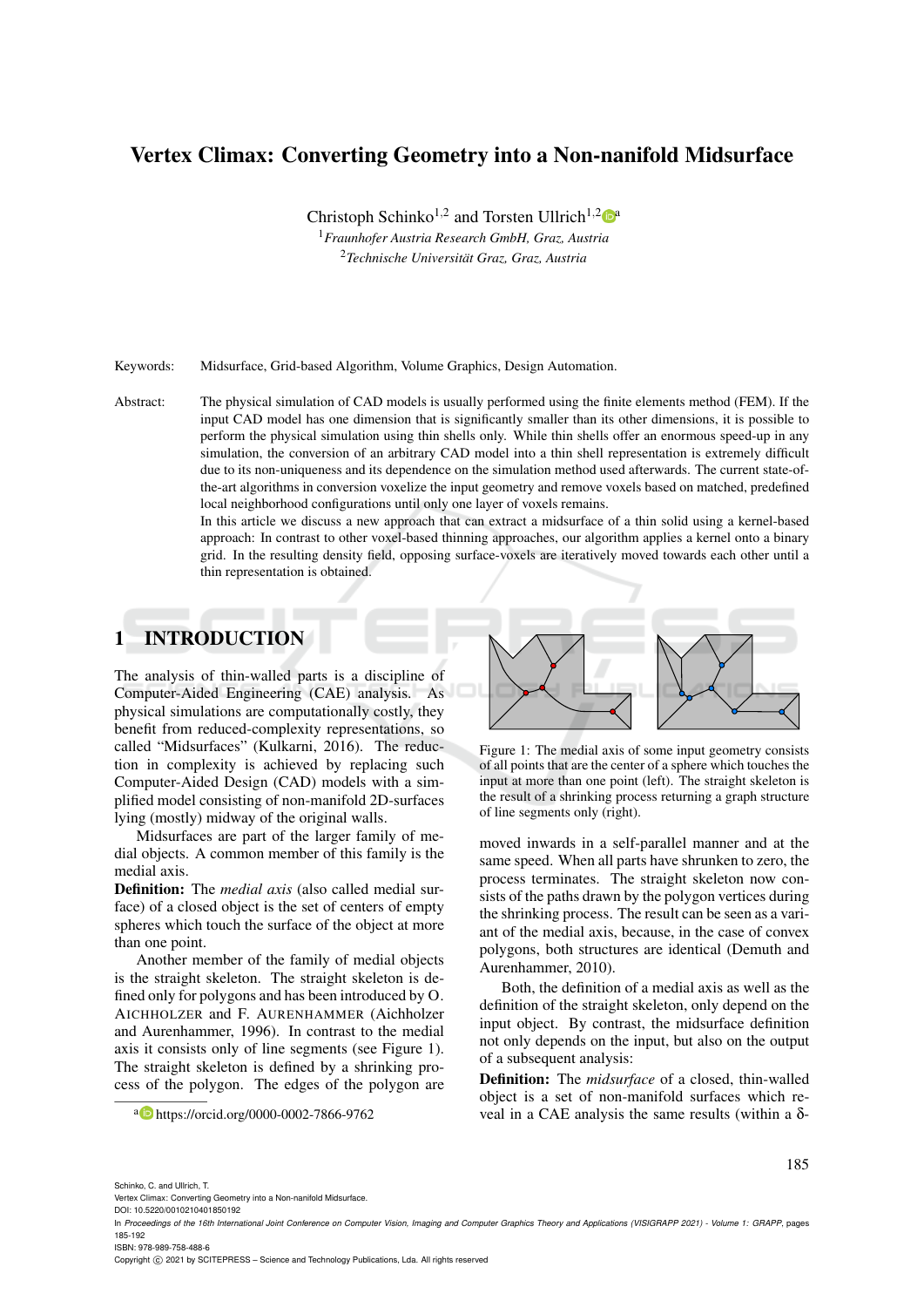tolerance) as the closed, thin-walled input model.

Therefore, any statements regarding the correctness of a midsurface transformation can only be validated within a specific context. A possible difference between the results of both transformation types is illustrated in 2D in Figure 2.



Figure 2: The result of a medial axis transformation (left) and the midsurface transformation of a thin-walled part (grey) are usually different. As the midsurface has to respect follow-up simulation usages, both results (left & right) may be a correct midsurface depending on the application context.

This article presents a novel voxel-based midsurface generation approach for thin-walled objects; the first, preliminary sketch of this algorithm has been presented in a poster session at the Fabrication & Sculpting Event (FASE) at Shape Modeling International (SMI) 2020 (Schinko and Ullrich, 2020). In contrast to the preliminary sketch, a detailed description and a thorough evaluation have been added to this article.

### 2 RELATED WORK

Related work in the area of midsurface generation for solid geometries can be divided into surface-based approaches and grid-based (so-called thinning) approaches.

H. LOCKETT and M. GUENOV address the difficulty in finding similarity measures for evaluating the quality of midsurface models (Lockett and Guenov, 2008). Without a ground truth, the proposed methods perform a geometric and topological comparison between the midsurface models and their solid counterparts. A global measure of geometric similarity is based on the Hausdorff distance (Ullrich et al., 2008) and defines the proportion of solid model points that are within a specified threshold distance of the midsurface model. For measuring the global topological similarity, geometry graph attributes are used. Both measures can be combined into an overall similarity index to provide interesting insights.

#### 2.1 Top-down

The group of top-down approaches are surfacebased approaches working on boundary representations (Schinko et al., 2017). A divide and conquer strategy simplifies the transformation into midsurfaces by splitting complex parts into smaller sub-parts

according to semantic interrelationships (Sun et al., 2016). This kind of approach is also used by Y. H. WOO and C. U. CHOO (Woo and Choo, 2009). They decompose a solid model into simple volumes and generate midsurfaces using an existing algorithm based on face-pairs (the top and the bottom side of a thin layer are called face-pairs or corresponding faces (Rezayat, 1996); in a boundary representation these faces usually don't have any explicit correspondence).

In their work, NOLAN et al. rely on feature detection to assign mixed-dimensional finite element models to three categories: complex regions, long-slender regions, and thin-sheet regions (Nolan et al., 2014). Relations between the original solid model and the dimensionally reduced version are maintained.

In the area of surface-based midsurface generation, the state-of-the-art approaches for decomposition (Kulkarni et al., 2017b), identification of corresponding faces (Kulkarni and Kale, 2014), and a divide and conquer strategy (Kulkarni et al., 2017a) have been presented by Y. H. KULKARNI: "Development of Algorithms for Generating Connected Midsurfaces using Feature Information in Thin-Walled Parts" (Kulkarni, 2016).

### 2.2 Bottom-up

Due to the nature of our approach being grid-based, this Section focuses on a subgroup of so-called thinning approaches. The idea behind these approaches is to iteratively shrink an object locally by offsetting its boundary towards its interior. This process is stopped, when the interior vanishes and just a (usually non-manifold) surface structure remains. Like our approach, many thinning approaches work on binary voxels, a concept attributed to the field of digital topology. Early work in this field dates back to the late 1960s and is surveyed by T.Y KONG and A. ROSEN-FELD (Kong and Rosenfeld, 1989). A good description of toplogical structures of voxels and concepts like neighborhood, connectivity and Euler number is given by J. TORIWAKI and T. YONEKURA (Toriwaki and Yonekura, 2002). Their work also introduces new local features to study the effect of deleting 1-voxels – a fundamental process during thinning.

Thinning approaches have a long history: P. KWOK and V. RANJAN give a good overview of the most important thinning algorithms up to 1991 (Kwok and Ranjan, 1991). All presented algorithms work on voxel data and eventually result in a skeleton rather than a surface. Another volume thinning method for generating a skeleton that can be used in searching for intersected cells in isosurface propagation is pre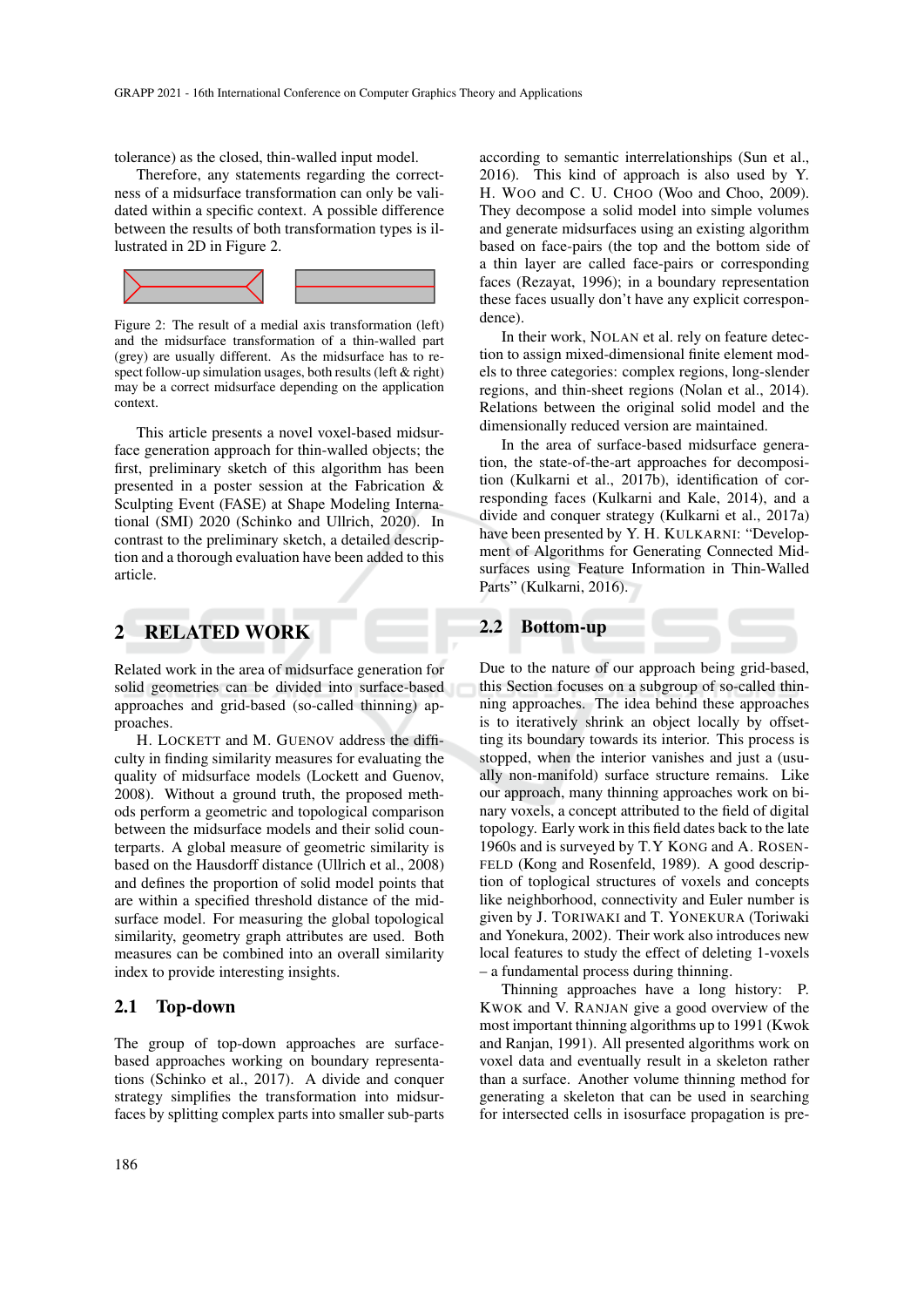sented by ITOH et al. (Itoh et al., 1996). Their graphbased approach connects all extremum points of a volume to a one-cell wide skeleton and contains its topological features. S. PROHASKA and H.-C. HEGE propose a robust, noise resistant criterion for the characterization of plane-like skeletons (Prohaska and Hege, 2002). Their algorithm uses the geodesic distance along the object's boundary and a distance map. After obtaining a skeleton of lines and surfaces, the focus is on obtaining a surface representation for expressive rendering of complex structures.

In contrast to the already mentioned algorithms that return skeletons, the work by T.-C. LEE and R. L. KASHYAP on thinning algorithms is concerned with parallel thinning for extracting medial surfaces and medial axes of binary voxel data (Lee and Kashyap, 1994). The algorithm uses the Euler characteristic to preserve topological properties of binary voxel data during the thinning process. Another thinning algorithm for extracting medial surfaces is presented by C.-M. MA and S.-Y. WAN (Ma and Wan, 2001). It defines two sets of voxels on the grid: one consisting of the 26-neighborhood of all 1 voxels and one consisting of the 6-neighborhood of all 0-voxels. The algorithm alternatively works on the two sets deleting all possible 1-voxels, and terminates when no 1-voxels can be deleted anymore. It is proven to preserve connectivity.

The work of FUJIMORI et al. focuses on extracting separated medial surfaces (Fujimori et al., 2006). Medial surfaces are obtained by classifying voxels into medial surface voxels using geodesic distances along all three axes. Connected regions are separated by using the average thickness as an indicator (a constant thickness of all parts is assumed). The separation is performed by offsetting them into the direction of the object surface. In a final step, a polygonal surface is extracted using a marching cubes approach. Another thinning approach for medial surface extraction is presented by  $K$ . PALÁGYI and  $G$ . NÉMETH (Palágyi and Németh, 2009). The proposed algorithms rely on sufficient conditions for parallel, topology-preserving reduction operators. A novel thinning scheme using iteration-level endpoint checking is proposed in follow-up work (Németh et al., 2010).

### 2.3 Surface Reconstruction

Using a grid-based data structure for thinning, our approach has to convert the remaining voxels representing the midsurface into a polygonal, nonmanifold representation. An important algorithm to extract a polygonal representation of an isosurface

within a three-dimensional, discrete scalar field is the well-known *marching cubes* algorithm by W. E. LORENSEN and H. E. CLINE (Lorensen and Cline, 1987). It is in the nature of the marching cubes algorithm to produce a dense triangulation (even on flat surfaces) and voxel *artifacts*. In case normal information is available for each voxel, surface reconstruction algorithms are able to produce a much smoother mesh (Ju et al., 2002). Another approach is presented by KAZHDAN et al. showing that surface reconstruction of Hermite data can be formulated as a Poisson problem (Kazhdan et al., 2006). The algorithm reconstructs a watertight triangulation of the surface of a model.While all these algorithms produce a closed surface for all connected regions of voxels, they are not suitable for midsurface reconstruction due to its non-manifold nature (without volume and orientation). Q. T. NGUYEN and A. J. P. GOMES propose an algorithm for triangulating non-manifold implicit surfaces (Nguyen and Gomes, 2016). The idea is to leverage data generated by marching cubes and to "heal" the triangulation inside so-called critical cubes. Additional work on polygonizing non-manifold implicit surfaces is presented by YAMAZAKI et al. (Yamzaki et al., 2002). By allowing discontinuity of the field function, the proposed method yields a non-manifold surface exhibiting features like holes and boundaries. Another approach to reconstruct medial surfaces from volumetric data of thin-plate objects is presented by T. MICHIKAWA and H. SUZUKI (Michikawa and Suzuki, 2010). Their algorithm is based on distance fields of binary volumes and uses spherical support to build correct junctions where conventional approaches produce small cavities.

As the result of all midsurface generation algorithms require manual inspection and corrections, the manual and the automatic creation of a midsurface still cause a similar effort.

## 3 VERTEX CLIMAX

Our new grid-based approach consists of four steps, which are described shortly to give an overview, and which are illustrated in the Figures 3 and 4. The first step builds a binary 3D grid (see Figure 3, left) and marks each voxel (light red) that contains some part of the input surface geometry (dark red).

The second step interprets the binary grid as a density field with the previous markup as initial 0.0 resp. 1.0 values and applies a kernel  $\Sigma$  to it. In Figure 3 (right) the kernel is a simple counter (light red) that sums the values of each  $3 \times 3$  neighborhood  $N^9$ . The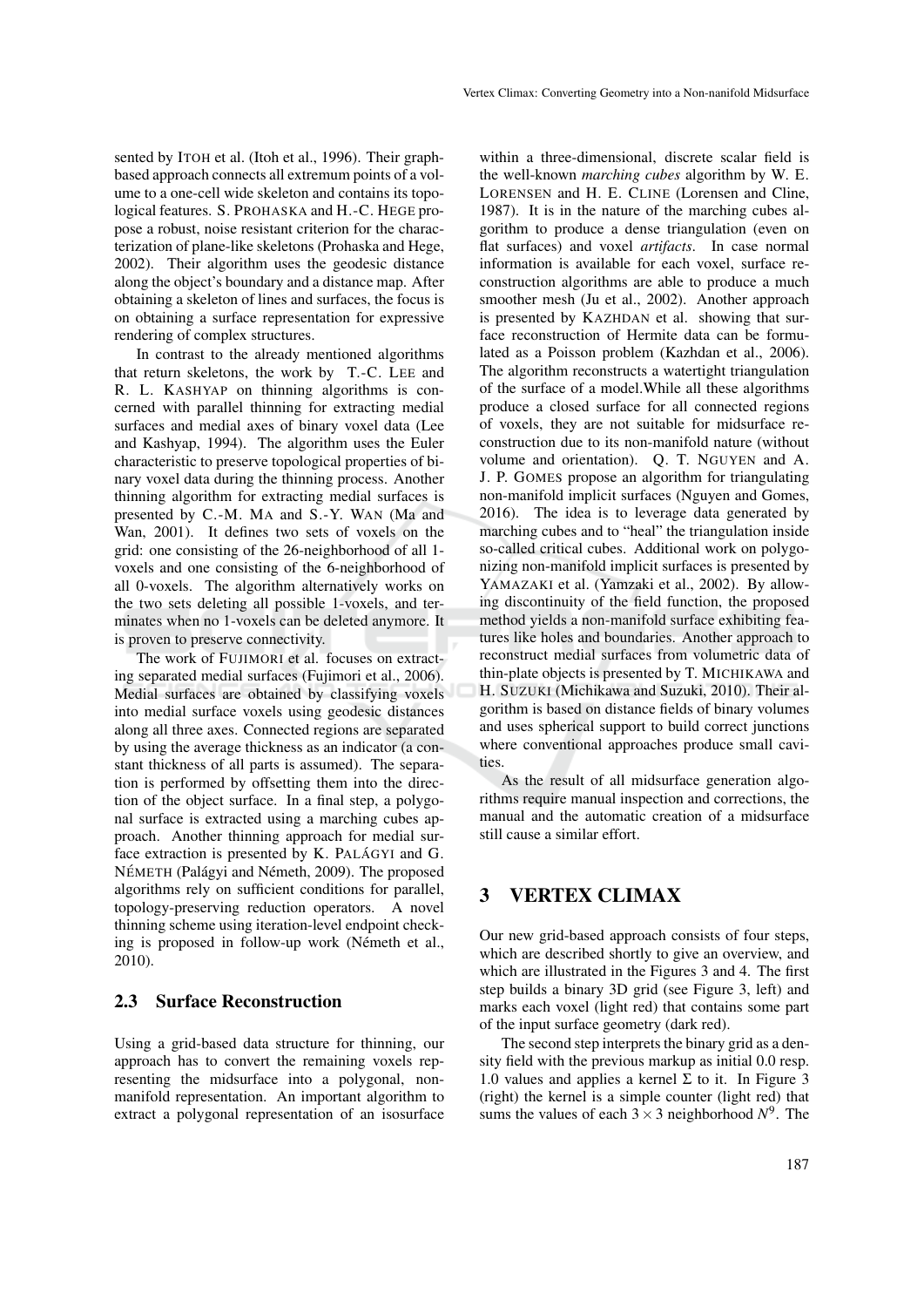illustration shows the color-coded result.



Figure 3: The new "vertex climax" algorithm determines the midsurface of a geometric model. In the first step (left) the input surface geometry is rasterized into a voxel representation. Having rasterized the input surface geometry in binary voxels, an accumulation kernel Σ transforms the binary voxels into a density field (right).

In the third step (see Figure 4, left), the vertices of the original input data are moved within the density field towards the climax (black arrows in the color coded grid).

Finally, vertices which approach each other are clustered and merged (see grey circles in Figure 4). Having merged all clusters of vertices, the resulting two-sided, incident surfaces are merged to one-sided surfaces. The result is a midsurface.



Figure 4: The accumulated density field defines a direction: The vertices of the input surface geometry are moved towards the density climax (left). The merge step (right) is performed by a mean-shift clustering algorithm (illustrated by grey circles). While merging the vertices, the surfaces (top and bottom of a geometry; dotted lines) merge as well (black line).

### 3.1 Rasterization Step

The *Vertex Climax* algorithm can be applied to triangle meshes only. This prerequisite is not a limitation as most CAD systems offer the possibility to export the tessellated geometry.Besides the tessellated geometry the algorithm needs two additional values: ε and δ, which are the smallest  $/$  greatest distance between two opposite surfaces that should be merged to one midsurface. All other subsequent parameters (see Table 2) are set automatically and do not need to be modified.

The first step builds a binary 3D grid and marks each voxel that has a non-empty intersection with the input surface geometry (Ogayar-Anguita et al., 2020). If the grid size  $\alpha$ , i.e. the edge length of each cube in the voxel grid, is not specified, the algorithm uses the default value  $\alpha = \frac{1}{2} \varepsilon$ .

### 3.2 Voxel Kernel

The second step interprets the binary grid as a density field with the values 0.0, if a voxel does not contain any geometry, and 1.0 otherwise. The main idea of the second step is to spread the density values using a kernel. The overlaps of the kernels at the position of the midsurface result in significantly higher values compared to their neighborhood.

The vertex climax uses a uniform distribution over a 3D sphere with radius κ. The implementation simply sums for each voxel  $(i, j, k)$  the values of all surrounding voxels (*r*,*s*,*t*) with an Euclidean distance less than κ between the voxels' centers. Although many computer vision algorithms use other metrics, the Euclidean distance was chosen because it best corresponds to the approach of a manual midsurface construction, which is the blueprint for this algorithm.

### 3.3 Vertex Climax

In the third step, the vertices of the original input tessellation data are moved within the density field generated in the previous steps. The start position of a moving vertex is the center of its corresponding voxel. Then each vertex moves to the center of a neighboring voxel with the highest density until

- 1. no improvement concerning density values is possible or
- 2. the length of the movement path exceeds the greatest distance  $\delta$  between two opposite surfaces that should be merged to one midsurface.

## 3.4 Vertex Clustering & Topological Cleaning

Having moved all vertices, the resulting set of vertices is clustered using a mean-shift clustering algorithm with a window size  $\omega$  (with default value  $\delta$ ). The result is already a two-sided midsurface, in which each part is represented by two incident surfaces. As a onesided midsurface representation is desired (the goal is as little geometry as possible), a dense resampling of the two-sided midsurface and a reconstruction according to SHAWN and WATSON (Shawn and Watson, 2011) returns the desired result.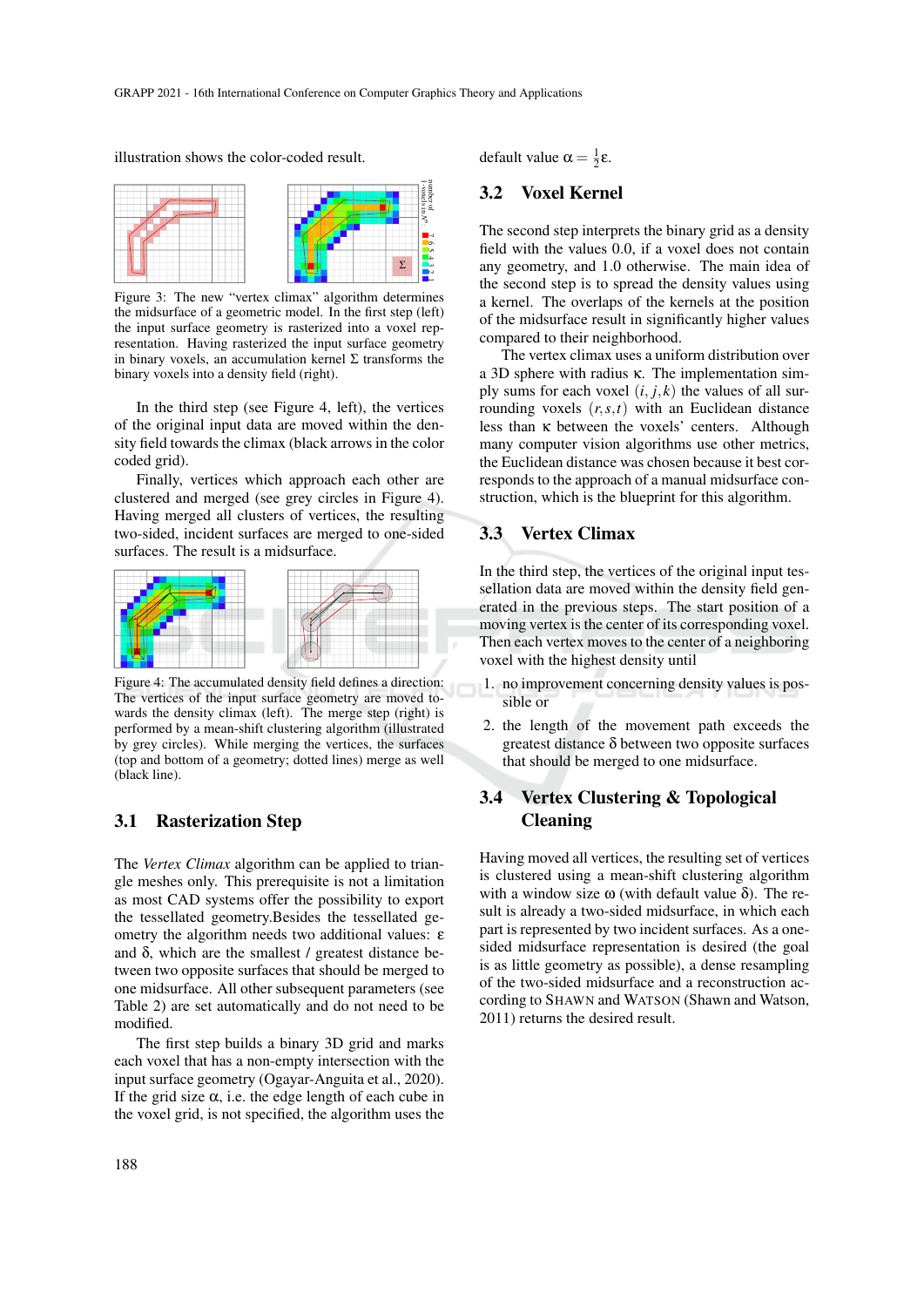### 4 EVALUATION

In order to evaluate the "Vertex Climax" algorithm, we created five geometric configurations and applied the new algorithm to them. The first data set consists of two penetrating sheet metal parts of different size and thickness, one of which is bent at one end. The second data set consists of two pipes with different diameters and wall thicknesses. The arrangement is an acute-angled T-construction where the pipe with the larger diameter is continuous. The third data set consists of a widening U-shaped beam connected to a pipe at a top outlet. The fourth configuration consists of a bent sheet metal on which two pipes are aligned at acute angles, i.e. the sheet metal is not penetrated and the pipes are not continuous. The last data set is a laser-scanned part which contains noise and which does not meet the thin-solid requirements.

Table 1 illustrates each input data set and lists their geometric properties; i.e. the number of triangles, the size of the axis-aligned bounding box  $\Delta$  AABB, the smallest distance  $\varepsilon$  and the greatest distance  $\delta$  between two opposite surfaces that should be merged to one midsurface. Please note, that the last data set is not a thin solid. The measured values ε and δ refer only to the parts that fulfill the thin-solid condition.

All evaluations of the "Vertex Climax" algorithm use the heuristics of the default values (see Table 2). No additional adjustment has been made. As a consequence, having measured the geometric sizes  $\varepsilon$  and δ, the algorithm runs fully automatically and requires no user interaction.

### 4.1 Intermediate Steps

For thin-solid input geometry, vertex climax and vertex clustering are the most time consuming steps (see Table 3). When the thin-solid condition is violated and a significant amount of grid cells is occupied, the accumulation step contributes most to the overall runtime of the algorithm.

Using the default values for the grid size, the resulting grids vary between  $0.2 \times 10^6$  cells and 50.7  $\times$ 10<sup>6</sup> cells (for data set #2 and #3, respectively). Of all data sets, between  $0.1 \times 10^6$  and  $12.6 \times 10^6$  cells are occupied; i.e. between 19% upto 55% of all cells are nonempty.

Figure 5 shows some intermediate results of the rasterization and the subsequently applied kernel. In order to have a better view on the results of the kernel, each cell is rendered as a cube that is smaller than the cell size; additionally, the volume is clipped in the middle.

### 4.2 Geometric Distance

The vertex movement within the density field is limited by a maximum path length, which is the greatest thickness δ. In combination with the meanshift-clustering, which is limited by the window size ω, the Hausdorff distance (Ullrich et al., 2008) between the input surface geometry and the resulting midsurface is expected to be at the same level. In the geometric analysis listed in Table 4, the vertex movement including vertex clustering corresponds to the one-sided distance of an actual-targetcomparison (Schinko et al., 2011). Its values (average  $\pm$  standard-deviation per vertex) should be ap-

Table 1: The input data sets represent geometric configurations commonly used in computer-aided geometric design. Please note that in contrast to the data sets  $#1 - #4$ , the data set #5 is not a thin solid. It has been included to demonstrate limitations.

|             | data set statistics |                   |  |  |
|-------------|---------------------|-------------------|--|--|
| data set #1 | # elements<br>AABB  | 84 triangles      |  |  |
|             | $\Delta x$          | 149.416           |  |  |
|             | $\Delta y$          | 174.837           |  |  |
|             | $\Delta z$          | 155.954           |  |  |
|             | £                   | 1.77              |  |  |
|             | δ                   | 4.84              |  |  |
| data set #2 | # elements          | 360 triangles     |  |  |
|             | AABB                |                   |  |  |
|             | $\Delta x$          | 63.6580           |  |  |
|             | $\Delta y$          | 167.720           |  |  |
|             | $\Delta z$          | 172.135           |  |  |
|             | ε                   | 4.46              |  |  |
|             | δ                   | 5.22              |  |  |
|             | # elements          | 524 triangles     |  |  |
| data set #3 | AABB                |                   |  |  |
|             | $\Delta x$          | 263.307           |  |  |
|             | $\Delta y$          | 76.1719           |  |  |
|             | $\Delta z$          | 212.861           |  |  |
|             | ε                   | 0.98              |  |  |
|             | $\delta$            | 5.65              |  |  |
| data set #4 | # elements          | 388 triangles     |  |  |
|             | AABB                |                   |  |  |
|             | $\Delta x$          | 139.035           |  |  |
|             | $\Delta y$          | 158.949           |  |  |
|             | $\Delta z$          | 123.290           |  |  |
|             | ε                   | 1.51              |  |  |
|             | δ                   | 6.90              |  |  |
|             | # elements          | 20088 triangles   |  |  |
| data set #5 | AABB                |                   |  |  |
|             | $\Delta x$          | 2.38100           |  |  |
|             | $\Delta y$          | 4.04000           |  |  |
|             | $\Delta z$          | 7.84600           |  |  |
|             | ε                   | 0.35              |  |  |
|             | $\delta$            | $[0.60]$ (thin    |  |  |
|             |                     | solid parts only) |  |  |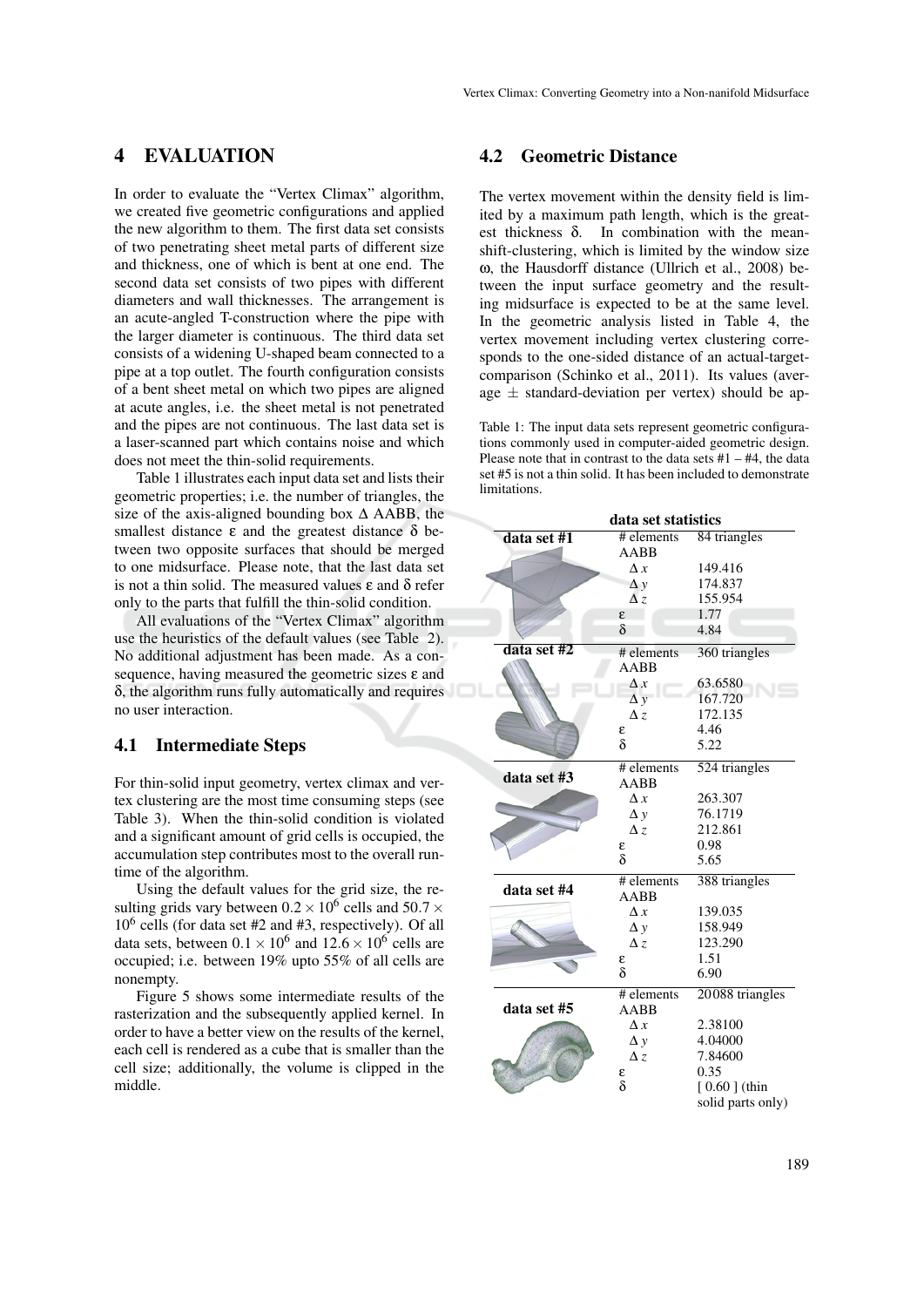Table 2: The default parameter settings of the vertex climax algorithm do not need to be modified in most application cases.

| param- | default                   | semantic                               |
|--------|---------------------------|----------------------------------------|
| eter   | value                     |                                        |
| £.     |                           | smallest thickness; <i>i.e.</i><br>the |
|        |                           | smallest distance between two          |
|        |                           | opposite surfaces that should be       |
|        |                           | merged to one midsurface               |
| δ      |                           | greatest thickness; <i>i.e.</i><br>the |
|        |                           | greatest distance between two          |
|        |                           | opposite surfaces that should be       |
|        |                           | merged to one midsurface               |
| α      | $rac{1}{2}$ $\varepsilon$ | grid size; i.e. the edge length of     |
|        |                           | each cube in the voxel grid            |
| ĸ      | $rac{3}{2}\delta$         | kernel radius; i.e. the support        |
|        |                           | radius of the uniform, spherical       |
|        |                           | kernel                                 |
| ω      |                           | window size of the mean shift          |
|        |                           | clustering algorithm                   |

Table 3: The algorithm consists of four steps (rasterization, accumulation, vertex climax and vertex clustering). For thin-solid input data sets, vertex climax and vertex clustering are the most resource demanding steps of the algoritm.

| data set      | #1    | #2   | #3     | #4    | #5      |
|---------------|-------|------|--------|-------|---------|
| runtime $[s]$ |       |      |        |       |         |
| step $#1$     | 0.01  | 0.01 | 0.01   | 0.01  | 23.20   |
| step $#2$     | 0.01  | 0.01 | 0.01   | 0.01  | 2226.83 |
| step $#3$     | 16.84 | 1.04 | 162.70 | 27.02 | 28.61   |
| step $#4$     | 11.09 | 0.83 | 97.64  | 17.01 | 16.38   |
| total         | 27.95 | 1.89 | 260.36 | 44.05 | 2295.02 |

proximately in the range between  $\varepsilon$  and  $\delta$ . Table 4 confirms these expectations for the data sets.

### 4.3 Final Midsurfaces

The geometric distance analysis can only detect gross errors. As a consequence, the quality of the resulting midsurfaces has been inspected and evaluated manually by several engineers with experience in construction and simulation. Figure 6 shows the input data sets (wire frame in blue) and the corresponding midsurfaces (in green) of the data sets #1 to #4. The results fully meet the requirements for midsurfaces.

Nevertheless, a minor problem exist: The limited precision is based on the grid-based approach and its cell size; but this problem can be solved at the expense of resources (memory and time).

The example data set #5, which is not a thin solid, provides interesting insights into how the algorithm works (see Figure 7). As the input data set contains holes and is not manifold, the resulting midsurface



Figure 5: The main idea behind using a kernel is to spread the density values. The overlaps of the kernels at the position of the midsurface result in significantly higher values compared to their neighborhood.

Table 4: The characteristic attributes of the input surface geometry (length of the diagonal of the axis-aligned bounding box, smallest thickness ε, and greatest thickness δ) allow a quantitative comparison of input surface geometry and resulting midsurface using the average displacement of vertices and triangles during the vertex climax and vertex clustering steps. The overall comparison is quantified by the Hausdorff distance.

| data set           | #1      | #2      | #3      | #4      | #5             |
|--------------------|---------|---------|---------|---------|----------------|
| $\varnothing$ AABB | 277.875 | 248.622 | 347.048 | 244.532 | 9.141          |
| ε                  | 1.770   | 4.460   | 0.980   | 1.510   | 0.350          |
| δ                  | 4.840   | 5.220   | 5.650   | 6.900   | $0.60^{\circ}$ |
| one-sided          |         |         |         |         |                |
| distance           |         |         |         |         |                |
| (avg)              | 1.912   | 1.767   | 1.512   | 1.552   | 0.250          |
| $(\pm std)$        | 0.793   | 1.253   | 1.182   | 1.615   | 0.087          |
| Hausdorff          | 4.257   | 5.412   | 5.039   | 5.400   | 0.502          |

contains holes as well. Due to the grid-based rounding and the vertex clustering, the effects are intensifying and the size of the holes increases. In areas which do not meet the thin solid criteria, the density field does not reveal a consistent directional field. Therefore, the vertex movements within the density field result in self-intersections, which cannot always be cleared by the mean-shift clustering algorithm.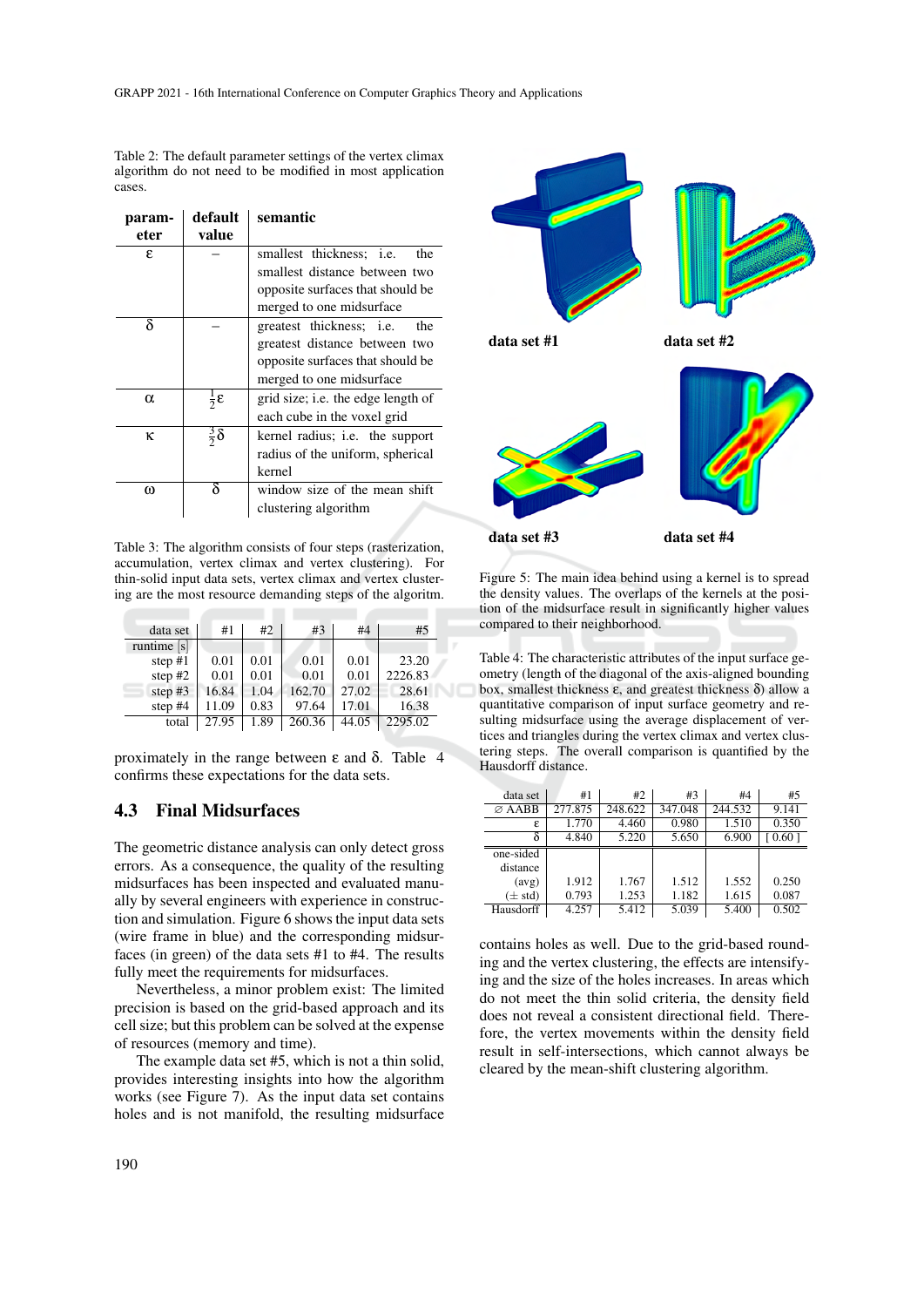

Figure 6: This overview shows the input CAD models (wire frame in blue) and the resulting midsurfaces calculated by the vertex climax algorithm (in green).



Figure 7: If the input surface geometry is not a thin solid (data set #5), then the accumulated densities (left) do not lead to a directional field that points towards the position of a midsurface. As a consequence the result is undefined.

# 5 CONCLUSION

A midsurface consists of surface elements (2D) in order to represent three-dimensional, thin solids whose local thickness is small compared to its other dimensions. This important representations allow a significant acceleration of almost all physical simulations. Unfortunately, midsurfaces are not unique and depend on their simulation contexts. Although the creation is a time-consuming, manual step that requires knowledge and experience, it is still the "gold-standard" to speed up a simulation, if FEM can be replaced by thin-shell simulations.

### 5.1 Contribution

The presented approach to extract a midsurface is applicable to thin-walled parts with a 4-step pipeline consisting of rasterization of the input geometry to

obtain a grid-based representation, the generation of a density field using a kernel, moving opposing vertices by a density field to iteratively create a thin representation, and finally a clustering and cleaning step. The first results of this algorithm deliver satisfying results.

### 5.2 Benefit

The presented approach generates a midsurface without any manual interaction. Only two geometric values (the smallest and the greatest thickness) have to be measured in advance. Once started, no user further interaction is needed. As a consequence, the new approach is suitable for fast feedback loops and rapid prototyping.

### 5.3 Open Questions & Future Work

The vertex climax algorithm has only one minor issue: the limited precision. The limited precision will be addressed by combining the vertex climax algorithm with an automatic mesh generation algorithm. Having knowledge on the finite element simulation performed on a midsurface allows to limit the discretization artifacts. A locally optimized cell size may prevent additional discretization errors (on top of the mesh generation).

In the future, developments will concentrate on the introduction of local parameters removing the global constants describing the smallest thickness  $\varepsilon$ , and greatest thickness  $δ$ . The goal is to determine these values locally and automatically. In the next step, the influence of these parameters will be examined in more detail.

## ACKNOWLEDGEMENTS

The authors would like to thank Ulrich Krispel and Andreas Riffnaller-Schiefer for fruitful discussions; Volker Settgast for providing the input data sets and for his expertise in modeling and construction; Peer Bertram and Martin Schwarz for their expert knowledge in construction and simulation.

### **REFERENCES**

- Aichholzer, O. and Aurenhammer, F. (1996). Straight skeletons for general polygonal figures in the plane. *Proceedings of the International Computing and Combinatorics Conference*, 2:117–126.
- Demuth, M. and Aurenhammer, Franz und Pinz, A. (2010). Straight skeletons for binary shapes. *Computer Vision*